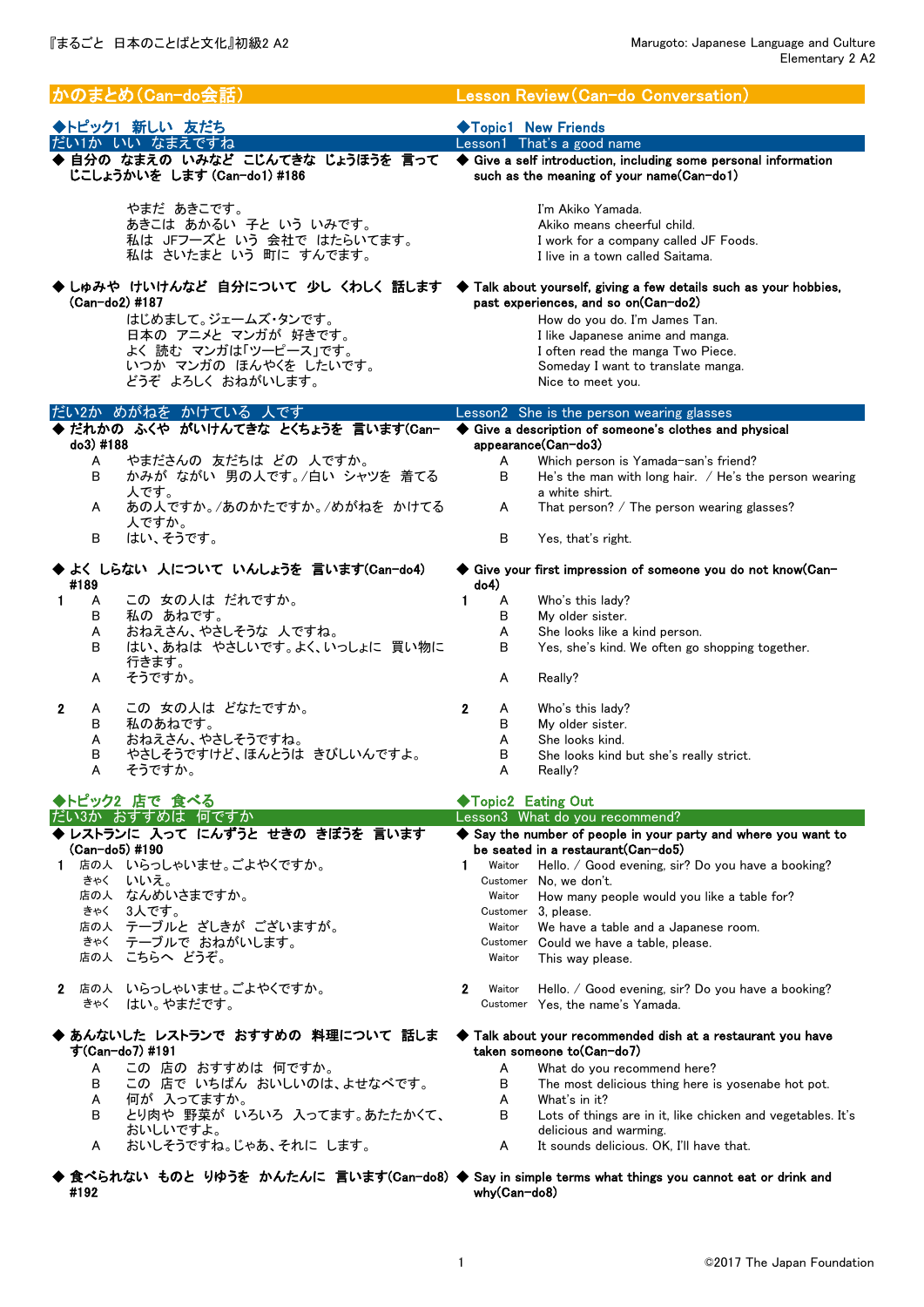- B 野菜なら、てんぷらが いいですよ。おすすめです。 B If you want vegetables, tempura is good. It's my
- A じゃあ、それに します A OK A OK A OK

## ◆ 料理と かずなどを 言って ちゅうもんします(Can-do9) #193

- 
- 
- 
- きゃく ビール 2つと ジュース 1つ、おねがいします。 Customer Two beers and one juice, please.<br>店の人 かしこまりました。 Waitor Very good, sir.
- 
- 

### だい4か どうやって 食べますか Lesson4 How do you eat this?

### ◆ 友だちに 食事を する ときの じゅんばんを 言います(Can- ◆ do10)#194

- A 飲み物、もう 飲んでも いいですか。 A Is it OK if we drink now?
- B いいえ、まだ 飲んじゃ だめですよ。 B No, you can't drink yet.
- 
- B みんなで かんぱいしてから、飲みましょう。 B Let's all make a toast first before drinking.
- A あ、そうですね。

# ◆ 料理の 食べかたを 言います(Can-do11)#195 ◆ Say how to eat a particular dish(Can-do11)

- 
- A はい、できました。どうぞ。 A OK, it's ready. Here you are.<br>B あのう、どうやって 食べますか。 B Erm, how do you eat it? B あのう、どうやって食べますか。 B Erm, how do you eat it?
- A たれを つけて 食べて ください。 A Dip it in the sauce and then eat it.
- B いただきます。たれを つけて 食べるんですね。 B Here I go. Dip it in the sauce and then eat it.
- 
- 
- ◆ 自分の 国の 料理の 食べかたを メモを 見ながら 話します ◆ (Can-do12)#196

ブンチャーの 食べかたを しょうかいします。 I'm going to show you how to eat bun cha. ベトナムの ブンチャーは、日本の そうめんと にてい ます。 あまくて すっぱい たれを つけて 食べます。 野菜を いれると、もっと おいしいです。 If you add vegetables it's even more delicious.

- A Excuse me, I'm a vegetarian, so I don't eat meat or fish. Have you got anything with only vegetables?
- 
- reccomendation.<br>OK. I'll have that.

 $\blacklozenge$  Order a meal, saying what dishes you want and how many of each(Can-do9)

- <sub>店の人</sub> ごちゅうもん、おきまりですか。<br>\*\*\* よせなべと てんぷら、1つずつ おねがいします。 Customer One each of the yosenal きゃく よせなべと てんぷら、1つずつ おねがいします。 Customer One each of the yosenabe and tempura, please. Would you like anything to drink?
	- かしこまりました。 ファイン Naitor Very good, sir.

きゃく 食事の あとで コーヒー 3つ おねがいします。 Customer Can we have three coffees for after the meal, please.

Tell a friend the appropriate order to do things in when having a meal(Can-do10)

- 
- 
- 
- A あ、まだですか。<br>B みんなで かんぱいしてから、飲みましょう。 B Let's all make a toast first before drinking.
	-

- 
- 
- 
- 
- A はい。つけすぎると、からいですよ。 A Yes. If you dip it in too much sauce it's very spicy.<br>B this delicious
	- B おいしいですね。 B It's delicious.

### ◆ Make a simple presentation about how to eat a particular dish from your country, using notes(Can-do12)

B I went there by plane and came back by boat.

Vietnamese bun cha is similar to Japanese somen (vermicelli noodles).

|                                                                                                                                                           | ◆トピック3 沖縄旅行                                                                          |              |                  | ◆Topic3 Okinawa Trip                                                                                                                        |
|-----------------------------------------------------------------------------------------------------------------------------------------------------------|--------------------------------------------------------------------------------------|--------------|------------------|---------------------------------------------------------------------------------------------------------------------------------------------|
|                                                                                                                                                           | だい5か ぼうしを 持っていった ほうが いいですよ                                                           |              |                  | Lesson5 You'd better take a hat                                                                                                             |
|                                                                                                                                                           | ◆ かんこうちが どんな ところか 友だちに 聞きます/言います<br>$(Can-do13)$ #197                                |              |                  | $\blacklozenge$ Ask/Tell a friend what a sightseeing spot is like (Can-do13)                                                                |
| A<br>В<br>A<br>B                                                                                                                                          | 沖縄に 行ったこと、ありますか。<br>はい、ありますよ。<br>どうでしたか。<br>海も きれいだし、食べ物も おいしいし、いい ところで<br>すよ。       |              | A<br>B<br>A<br>в | Have you ever been to Okinawa?<br>Yes, I have.<br>How was it?<br>The sea's beautiful and the food's delicious. It's a really<br>nice place. |
| $\mathbf{2}$<br>A<br>B<br>A                                                                                                                               | 沖縄に 行ったこと、ありますか。<br>いいえ、ありません。<br>そうですか。                                             | $\mathbf{2}$ | A<br>B<br>A      | Have you ever been to Okinawa?<br>No. I haven't.<br>$RealV$ ?                                                                               |
| ◆ 自分の けいけんを もとに 旅行する きせつなどについて アド ◆ Give advice about a good season, etc. for a trip, based on<br>パイスします (Can-do14)#198<br>personal experience (Can-do14) |                                                                                      |              |                  |                                                                                                                                             |
| A<br>B                                                                                                                                                    | 沖縄に 行ってみたいんですが、5月は どうですか。<br>5月は できれば 行かない ほうが いいですよ。つゆ<br>ですから。                     |              | A<br>B.          | I'd like to go to Okinawa, but what's it like in May?<br>You'd better not go in May if possible. It's rainy season.                         |
| A<br>B.                                                                                                                                                   | そうですか。じゃあ、フ月は どうですか。<br>7月は いいと 思いますよ。<br>でも、ぼうしや サングラスを 持ってったほうが いいで<br>すよ。あついですから。 |              | A<br>B.          | Really? OK, how about July?<br>July is good I think.<br>But you should take a hat and sunglasses. It's hot.                                 |
|                                                                                                                                                           | ◆ 旅行の ときの こうつうきかんについて 自分の けいけんを<br>話します (Can-do15)#199                               |              |                  | $\blacklozenge$ Talk about the transportation you used during a trip (Can-do15)                                                             |

- A 沖縄に 行く とき、どうやって 行きましたか。 A When you went to Okinawa, how did you get there? B 行く ときは、ひこうきで 行きました。かえる ときは、ふ
- ねに 乗りました。 A ふねは、どうでしたか。 A What was the boat like?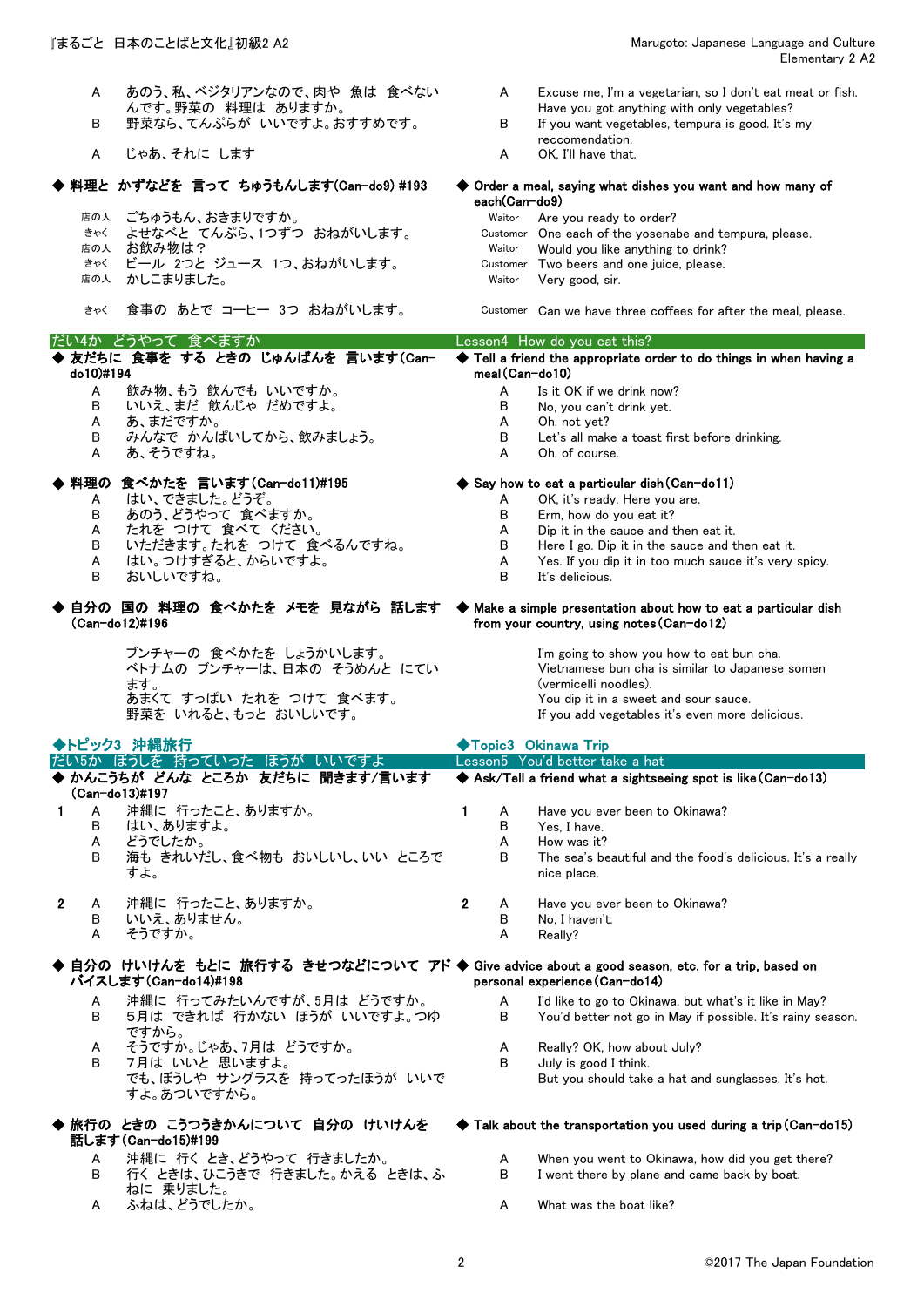B おもしろかったです。/ちょっと つかれました。 B It was really interesting. / It was a little tiring. ◆ 旅行さきの ホテルで きょうみが ある ツアーについて 話しま ◆ Talk about which tour you are interested in going on at your A あのう、きれいな 魚とか イルカを 見てみたいんです が。 A Excuse me, I'd like to see some beautiful fish and dolphins and things like that. B それなら、この ツアー、いかがですか。/どうですか。 B If that's what you want to do, how about this tour? イルカの ショーが 見られますよ。 イルカの You can see a dolphin show. A へえ、おもしろそうですね。<br>B ええ。イルカと いっしょに 泳げますよ。とても、人気が B Yes You can swim with the ええ。イルカと いっしょに 泳げますよ。とても 人気が ある ツアーです。 Yes. You can swim with the dolphins. It's a very popular tour. ◆ ◆ さんかした ツアーについて かんそうを 言います(Can-A 今日の ツアー、どうでしたか。 <br>
A How was today's tour? B よかったですよ。 B It was great. イルカの ショーも 見たし、イルカと いっしょに 泳いだ し、一日中 楽しめました。 I saw a dolphin show and swam with the dolphins. The whole day was a lot of fun. A そうですか。 インター・コンピューター A I see. ◆ 友だちに イベントの ボランティアを たのみます/こたえます ◆ 1 A エドワードさん、すみません。 1 A Edward, excuse me.<br>B はい、何ですか。 3 B Yes, what is it? B はい、何ですか。 B Yes, what is it? 今、日本まつりで ヨサコイが おしえられる 人を さが してるんですが…。おねがいできませんか。 I'm looking for someone who can teach yosakoi dance at a Japanese festival. Would you be able to help? B ヨサコイですか。いいですよ。 B Yosakoi? Alright. A ありがとうございます。よろしく おねがいします。 A Thank you very much. That's very kind of you. 2 A 今、日本まつりで ヨサコイが おしえられる 人を さが しているんですが…。おねがいできませんか。 2 A I'm looking for someone who can teach yosakoi dance at a Japanese festival. Would you be able to help? B じしん、ありません。すみません。/その 日は つごうが わるいです。 B I don't have the confidence. Sorry. / I'm busy on that day.<br>Really? That's a pity. A そうですか。ざんねんです。 A Really A ◆ スタッフの ミ―ティングで 聞いた しじについて しつもんします ◆ Ask a question related to instructions you heard at a staff <sup>リーダー</sup> あした、朝 9時に さくらひろばに あつまって ください。 Leader Please meet at Sakura Square tomorrow morning at 9.<br><sup>スタッフ</sup> 朝 9時に、さくらひろばですね。わかりました。雨が Staff Sakura Square tomorrow at 9.0K. What shall we do if スタッフ 朝 9時に、さくらひろばですね。わかりました。雨が ふったら、どうしますか。 **Staff** member Sakura Square tomorrow at 9. OK. What shall we do if it's raining? リーダー 雨が ふったら、みどりホールに あつまって ください。 Leader If it's raining, please meet at Midori Hall. スタッフ はい、わかりました。 Staff  $m_{\text{emher}}^{\text{total}}$  OK. ◆ うけつけで イベントの 時間や 場所などについて 聞きます/言 ◆ Ask/Say at reception the time and venue of an event(Can-do22) A Jポップコンサート、何時に はじまるか、しってますか。 A Do you know what time the J-Pop concert starts at?<br>B わかりません。うけつけで 聞いてみましょう。 B I don't know. Let's ask at reception. わかりません。うけつけで 聞いてみましょう。 B あのう、すみません。Jポップコンサートは 何時からです B Erm, excuse me. What time is the J-Pop concert? うけつけの人 2時からです。 Receptionist From 2 o'clock. B ありがとうございます。 <br>
B Thank you very much. ◆うけつけで イベントが 今 どうなっているか 聞きます/言いま ◆Ask/Say at reception the time and venue of an event(Can-do23) 1 A すみません。じゅうどうデモンストレーション、もう はじま りましたか。 A Excuse me. Has the judo demonstration already started? B はい、もう はじまりました。/いいえ、まだ はじまってま せん。 B Yes, it's already started. / No, it hasn't started yet. 2 A すみません。Jポップコンサート、まだ やってますか。 2 A Excuse me. Is the J-pop concert still going? B はい、まだ やってます。/いいえ、もうおわりました。 B Yes, it's still going. / No, it's already finished. ◆ イベントの しかいしゃとして メモを 見ながら あいさつと おね ◆ Make a simple speech as the MC at an event giving a short す(Can-do23)#205 がいを 言います(Can-do24)#206 greeting and making some requests of the audience, using notes (Can-do20)#203 meeting(Can-do20) だい8か コンサートは もう はじまりましたか Lesson8 Has the concert started already? います(Can-do22)#204 ◆トピック4 日本まつり ◆Topic4 Japanese Festival だい7か 雨が ふったら、どう しますか (Can-do19)#202 Ask your friend to help as a volunteer at an event/Respond to a request for help(Can-do19) だい6か イルカの ショーが 見られます Lesson6 You can watch a dolphin show す(Can-do16)#200 hotel(Can-do16) do17)#201 ◆ Comment on a tour you went on (Can-do17)

(Can-do24)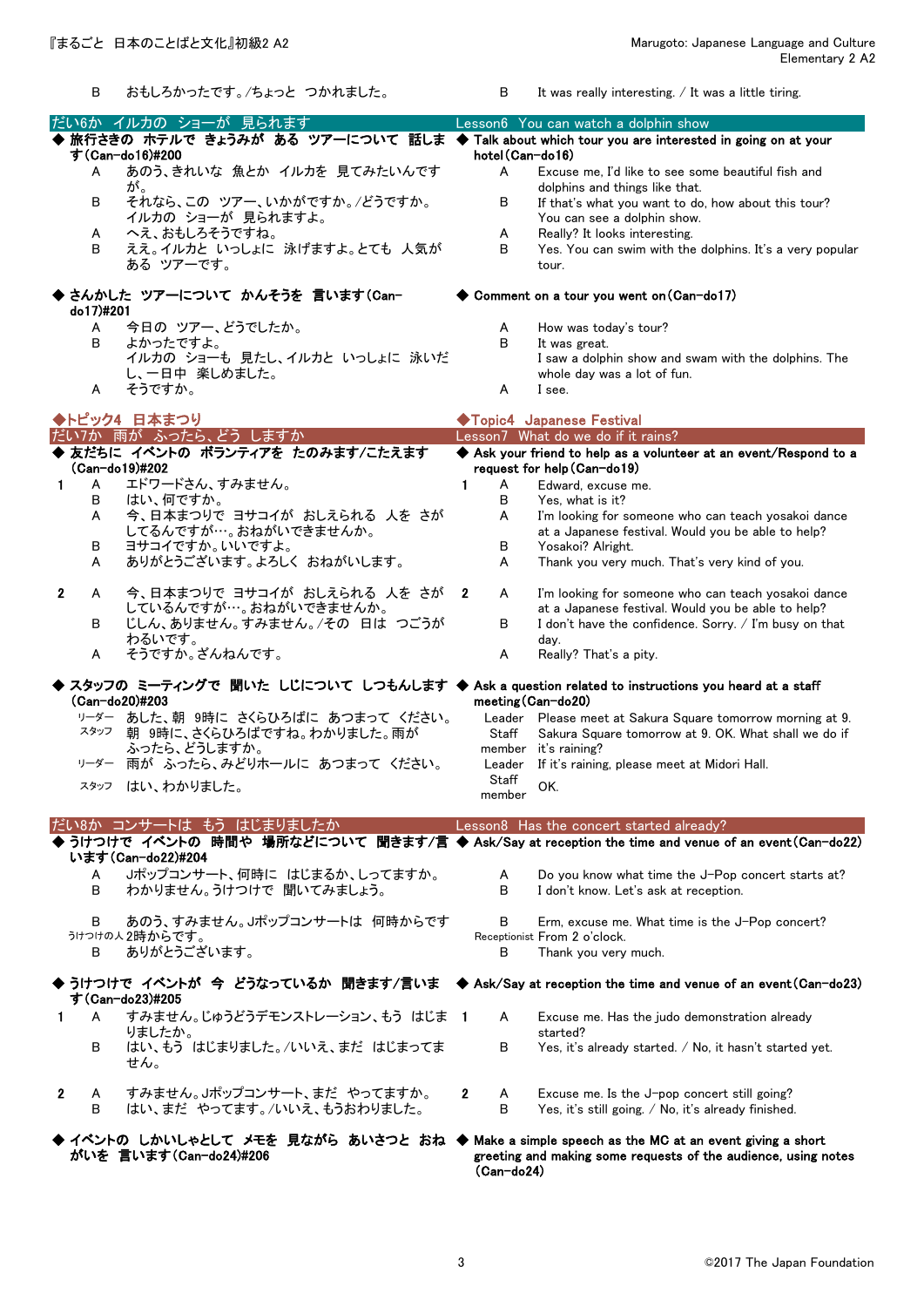みなさん、はんじつは おいそがしい中 日本まつりカラ オケコンテストに おいでくださって、ありがとうございま す。 はじめに みなさんに おねがいが あります。 First of all, I have a favour to ask you all.

よろしくおねがいいたします。

Ladies and gentlemen, thank you very much for coming to the Japan festival karaoke contest when we know how busy you are. Could you please refrain from eating or drinking in the venue.<br>Thank you very much.

|                   | ◆トピック5 とくべつな 日                                                                                                     |                   | ◆Topic5 Special Days                                                                                          |
|-------------------|--------------------------------------------------------------------------------------------------------------------|-------------------|---------------------------------------------------------------------------------------------------------------|
|                   | だい9か お正月は どう していましたか                                                                                               |                   | Lesson9 What did you do during your New Year's holidays?                                                      |
|                   | ◆ 正月に 何を するか、どう 思うか 話します(Can-do25)#207                                                                             |                   | Talk about what you usually do during the New Year's holidays<br>and what you think about it (Can-do25)       |
| A                 | 正月/正月の じゅんびは どうですか。                                                                                                | A                 | How are the New Year preparations?                                                                            |
| В                 | いそがしいですよ。                                                                                                          | В                 | I'm really busy.                                                                                              |
|                   | 買い物とか 料理とか じゅんびが たくさん ありますか                                                                                        |                   | There are always lots of things to do like shopping and                                                       |
| A                 | ら。<br>正月の 料理ですか。                                                                                                   | A                 | cooking.<br>Food for New Year?                                                                                |
| В                 | はい。正月は 料理を たくさん 作ります。                                                                                              | в                 | Yes, I have to do a lot of cooking at New Year.                                                               |
| A                 | そうですか。                                                                                                             | Α                 | Really?                                                                                                       |
| do26)#208         | 正月休みを どう すごしたか 友だちに 話します(Can-                                                                                      |                   | ◆ Tell a friend how you spent your New Year's holidays (Can-do26)                                             |
| A                 | あけまして おめでとうございます。                                                                                                  | A                 | Happy New Year.                                                                                               |
| В                 | あけまして おめでとうございます。                                                                                                  | в                 | Happy New Year.                                                                                               |
| A                 | お正月の 休みは どう してましたか。                                                                                                | A                 | What did you do in your New Year's holiday?                                                                   |
| в                 | ずっと フランスに かえってました。                                                                                                 | В                 | I went back home to France for the whole holiday.                                                             |
| A                 | ああ、そうですか。どうでしたか。                                                                                                   | A                 | Oh, really? How was it?                                                                                       |
| в<br>A            | おやに 会えて、よかったです。<br>そうですか。それは よかったですね。                                                                              | в<br>A            | I was able to see my parents so it was great.                                                                 |
|                   |                                                                                                                    |                   | Really? That's great.                                                                                         |
|                   | だい10か いい ことが ありますように<br>◆ きせつの イベントについて 何の ために どんな ことを する                                                          |                   | Lesson10 Wishing for good things to happen<br>◆ Talk about a seasonal event, saying what you do and why (Can- |
|                   | か 話します(Can-do29)#209                                                                                               | do29)             |                                                                                                               |
| A                 | この にんぎょう、とくべつな ものですか。                                                                                              | A                 | Is this doll for something special?                                                                           |
| в                 | ああ、それは ひなまつりの にんぎょうです。                                                                                             | в                 | Ah, that's a Hina Festival doll.                                                                              |
| A                 | ひなまつりって 何ですか。                                                                                                      | A                 | What's the Hina Festival?                                                                                     |
| в                 | ひなまつりは、女の子の ための まつりですよ。毎年 3                                                                                        | В                 | The Hina Festival is a festival for girls. It's every year                                                    |
| A                 | 月3日です。<br>そうですか。                                                                                                   | A                 | on the 3rd of March.<br>I see.                                                                                |
| В                 | 女の子が しあわせに なるように ねがいます/いのり                                                                                         | В                 | We pray for the happiness of girls.                                                                           |
|                   | ます。                                                                                                                |                   |                                                                                                               |
|                   | /にんぎょうを かざったりします。                                                                                                  |                   | /We display dolls.                                                                                            |
|                   | 自分の 国や 町の イベントについて メモを 見ながら 話しま ◆ Make a simple presentation about an event in your country or<br>す (Can-do30)#210 |                   | town, using notes (Can-do30)                                                                                  |
|                   | これは 佐倉市の 秋まつりです。                                                                                                   |                   | This is Sakura City's autumn festival.                                                                        |
|                   | 毎年 10月に あります。                                                                                                      |                   | It's in October every year.                                                                                   |
|                   | まつりの とき、町に きれいな にんぎょうを かざった                                                                                        |                   | During the festival beautiful dolls are displayed in the                                                      |
|                   | り、みんなで おどったりします。                                                                                                   |                   | town and everyone dances together.                                                                            |
|                   | そして、ほうさくを いわいます。                                                                                                   |                   | And we celebrate the harvest.                                                                                 |
|                   | ▶トピック6 ネットショッピング                                                                                                   |                   | ◆Topic6 Online Shopping                                                                                       |
|                   | <u>だいけか そうじきが こわれて しまったんです</u>                                                                                     |                   | Lesson11 My vacuum cleaner has broken                                                                         |
|                   | ◆ 今、何を、どうして 買うのか 話します(Can-do31)#211                                                                                |                   | $\blacklozenge$ Talk about what you are going to buy and why (Can-do31)                                       |
| A                 | シンさん、何を 見てるんですか。                                                                                                   | A                 | Singh-san, what are you looking at?                                                                           |
| в                 | ネットショッピングの サイトです。                                                                                                  | в                 | An online shopping website.                                                                                   |
| A                 | 何か 買うんですか。                                                                                                         | A                 | Are you going to buy something?                                                                               |
| в                 | はい。そうじきを さがしてます。                                                                                                   | В                 | Yes. I'm looking for a vacuum cleaner.                                                                        |
|                   | 今、使ってるのが こわれて しまったんです。                                                                                             |                   | The one I'm using at the moment is broken.                                                                    |
| A                 | それは こまりましたね。                                                                                                       | A                 | That's not very good.                                                                                         |
| do32)#212         | ◆ ネットショッピングについて どう 思うか 話します(Can-                                                                                   |                   | $\blacktriangleright$ Say what you think about online shopping (Can-do32)                                     |
| A<br>1            | かわいさんは よく ネットショッピングを しますか。                                                                                         | 1<br>A            | Kawai-san, do you often buy things on the Internet?                                                           |
| в                 | はい。よく します。店に 行かないで 買い物できます                                                                                         | В                 | Yes, I do because I can do shopping without going to a                                                        |
|                   | から。                                                                                                                |                   | shop.                                                                                                         |
| A                 | そうですか。                                                                                                             | A                 | Right.                                                                                                        |
| $\mathbf{2}$<br>A | かわいさんは よく ネットショッピングを しますか。                                                                                         | $\mathbf{2}$<br>A | Kawai-san, do you often buy things on the Internet?                                                           |
| В                 | いいえ、あまり しません。店で 見ないで 買うのは<br>ちょっと しんぱいですから。                                                                        | В                 | No, not very much because I'm a little worried about<br>buying something without seeing it in a shop.         |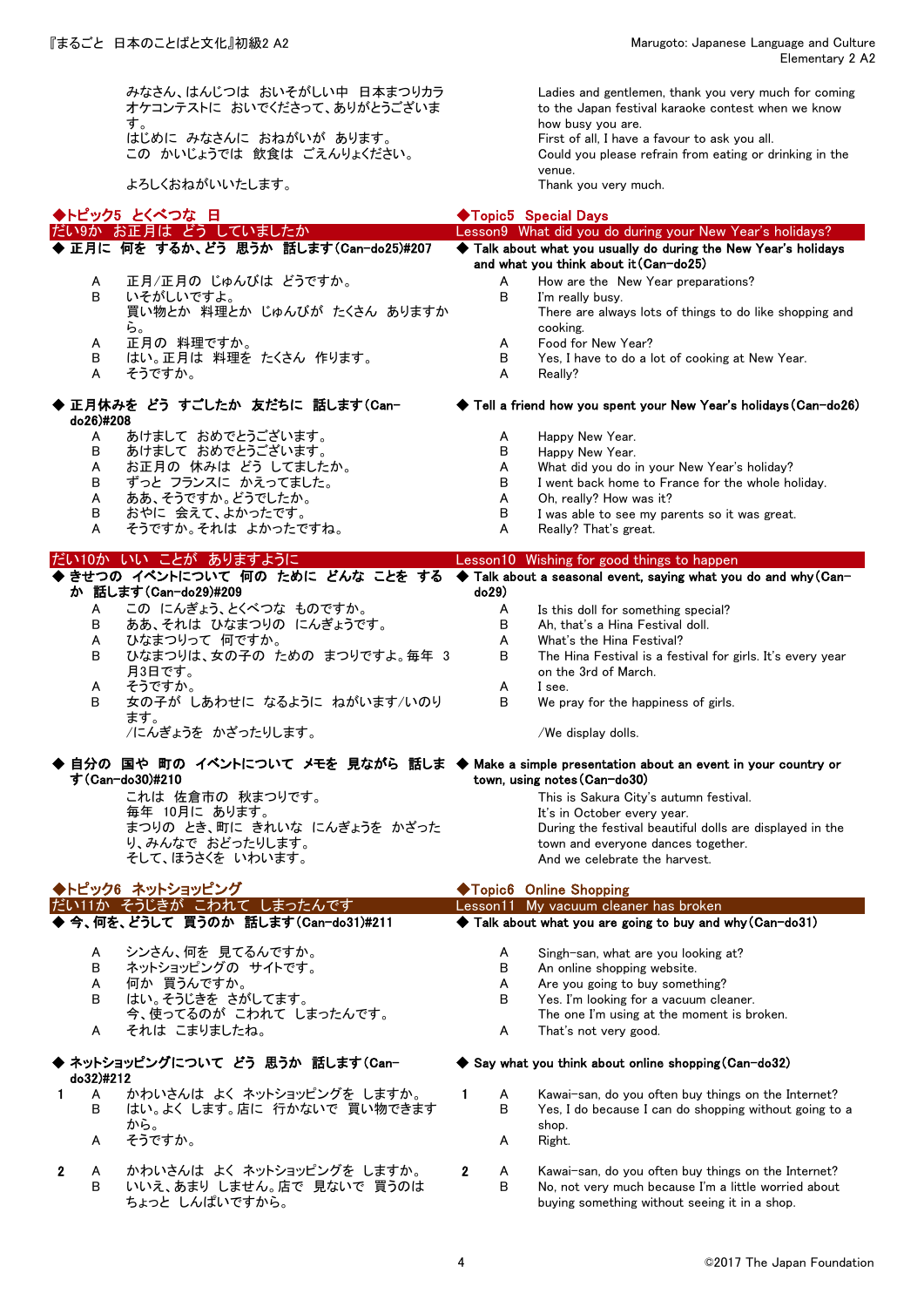|   | A                          | そうですか。                                                                                                                                 | A                               | I see.                                                                                                                                                                                                                                                                |
|---|----------------------------|----------------------------------------------------------------------------------------------------------------------------------------|---------------------------------|-----------------------------------------------------------------------------------------------------------------------------------------------------------------------------------------------------------------------------------------------------------------------|
|   |                            | だい12か こっちの ほうが 安いです<br>電気せいひんについて どう 思うか 話します (Can-do33)#213                                                                           |                                 | Lesson12 This one is cheaper<br>Talk with a friend about what you think of an electrical appliance                                                                                                                                                                    |
| 1 | Α<br>В                     | これ、どう 思いますか。<br>いいと 思います。使いやすそうですよ。                                                                                                    | (Can-do33)<br>1<br>A<br>в       | What do you think about this?<br>I think it's nice. It looks easy to use.                                                                                                                                                                                             |
| 2 | A<br>В<br>A<br>В<br>A      | これ、どう 思いますか。<br>ちょっと 小さすぎると 思います。<br>でも、うちは かぞくが 少ないので、だいじょうぶです。<br>ううん。小さすぎて、使いにくいと思いますよ。<br>そうかもしれませんね。                              | 2<br>A<br>в<br>Α<br>В<br>A      | What do you think about this?<br>I think it's a bit too small.<br>But I have a small family so it's OK.<br>Hmm, I think it's too small and difficult to use.<br>You might be right.                                                                                   |
|   | do34)#214                  | 2つの しょうひんを くらべて どう 思うか 話します(Can-                                                                                                       | do34)                           | $\blacklozenge$ Compare two products and say what you think about them (Can-                                                                                                                                                                                          |
|   | A<br>В<br>A<br>В<br>A<br>В | 新しい れいぞうこは、AとB、どっちが いいですか。<br>ねだんは どっちが 安いですか。<br>ねだんは Bモデルの ほうが 安いです。<br>じゃあ、どっちが 省エネですか。<br>たぶん、Aモデルだと 思います。<br>そうですか。じゃあ、Aモデルに します。 | A<br>в<br>A<br>В<br>Α<br>B      | Which fridge do you think is better, A or B?<br>Which is cheaper?<br>Model B is cheaper.<br>OK, which is more energy efficient?<br>Maybe model A I think.<br>Really? OK, I'll take model A.                                                                           |
|   |                            | ◆トピック7 れきしと 文化の 町<br>だい13か この おてらは 14せいきに たてられました                                                                                      |                                 | ◆Topic7 A Town Rich in History and Culture<br>Lesson13 This temple was built in the 14th century                                                                                                                                                                      |
|   |                            | て 来たのか 聞きます/言います(Can-do35)#215                                                                                                         |                                 | ◆ おなじ ツアーの グループの 人に その かんこうちに はじめ ◆ Ask/Tell someone in the same tour group if it is his or her/your<br>first time to visit a sightseeing spot (Can-do35)                                                                                                             |
| 1 | A<br>В<br>A<br>В<br>A<br>В | 京都は はじめてですか。<br>いいえ、2回目です。去年の 春、来ました。<br>そうですか。どうでしたか。<br>さくらが とても きれいでした。<br>京都は いつ 来ても しぜんが きれいですよ。<br>はい、今日も 楽しみです。                 | 1<br>A<br>в<br>Α<br>в<br>А<br>B | Is this your first time to visit Kyoto?<br>No, it's my second time. I came here last spring.<br>Really? How was it?<br>The cherry blossoms were really beautiful.<br>Whenever you come to Kyoto the nature is beautiful.<br>Yes, I'm looking forward to it today too. |
| 2 | A<br>В                     | 京都は はじめてですか。<br>はい、はじめてです。今日は よろしく おねがいします。                                                                                            | 2<br>A<br>В                     | Is this your first time to visit Kyoto?<br>Yes, it is. I'm looking forward to today.                                                                                                                                                                                  |
|   | do36)#216                  | ゆうめいな 場所について かんたんに 話します(Can-                                                                                                           |                                 | ◆ Talk briefly about a famous place (Can-do36)                                                                                                                                                                                                                        |
|   | Α<br>В<br>A                | この あたりは 日本てきで、きれいですね。<br>はい。この あたりは 祇園と いう ところです。<br>まいこさんの 町として、よく しられてます。<br>そうですか。                                                  | A<br>B<br>A                     | This area is so beautiful and typically Japanese, isn't it?<br>Yes. This area is called Gion.<br>It's well-known as a miko town.<br>Really?                                                                                                                           |
|   |                            | だい14か この 絵は とても ゆうめいだそうです<br>はくぶつかんで てんじぶつの せつめいの ないようを 友だち<br>に かんたんに つたえます (Can-do39)#217                                            |                                 | Lesson14 I hear that this painting is really famous<br>Tell a friend in simple terms what the description of an exhibit in<br>a museum says (Can-do39)                                                                                                                |
|   | A<br>в<br>A<br>В<br>A      | これ、おもしろいですね。<br>はい、これは ゆうめいな 絵です。<br>いつごろ かかれた ものですか。<br>17せいきに かかれたそうです。/それは わからないそ<br>うです。<br>そうですか。                                 | A<br>в<br>A<br>B<br>A           | This is interesting, isn't it.<br>Yes, it's a famous painting.<br>When was it painted?<br>It was painted in the 17th century apparently. / Nobody<br>knows apparently.<br>Really?                                                                                     |
|   |                            | ◆ はくぶつかんの ルールについて 話します(Can-do40)#218                                                                                                   |                                 | Talk about the rules in a museum (Can-do40)                                                                                                                                                                                                                           |
|   | A                          | この にんぎょう、きれいですね。写真、とっても いいで<br>すか。                                                                                                     | A                               | This doll's beautiful. Is it OK to take a photo?                                                                                                                                                                                                                      |
|   | В                          | あ、写真は だめです。あそこに さつえいきんしと 書い<br>てありますから。                                                                                                | B                               | No, photos aren't allowed. It says photography<br>prohibited over there.                                                                                                                                                                                              |
|   | A                          | そうですか。                                                                                                                                 | A                               | Really?                                                                                                                                                                                                                                                               |
|   |                            | ◆トピック8 せいかつと エコ                                                                                                                        |                                 | ◆Topic8 Life and Eco-friendly Activities                                                                                                                                                                                                                              |
|   |                            | だい15か 電気が ついたままですよ                                                                                                                     |                                 | Lesson15 The light has been left on                                                                                                                                                                                                                                   |
|   |                            | ◆ かんきょうに よくない ことを 見つけて ちゅういします/こたえ                                                                                                     |                                 | ◆ Point out a non eco-friendly practice to someone/Respond to                                                                                                                                                                                                         |
|   |                            | ます(Can-do41)#219                                                                                                                       | this (Can-do41)                 |                                                                                                                                                                                                                                                                       |
|   | Α                          | かいぎは もう おわりましたか。<br>はい、おわりました。                                                                                                         | A<br>в                          | Has the meeting finished?                                                                                                                                                                                                                                             |
|   | В<br>A                     | かいぎしつの エアコンが ついたままですよ。                                                                                                                 | A                               | Yes, it has.<br>The meeting room air conditioner's still switched on.                                                                                                                                                                                                 |
|   | В                          | すみません。けすのを わすれました。すぐ けします。                                                                                                             | B                               | Sorry. I forgot to switch it off. I'll switch it off straight                                                                                                                                                                                                         |

away.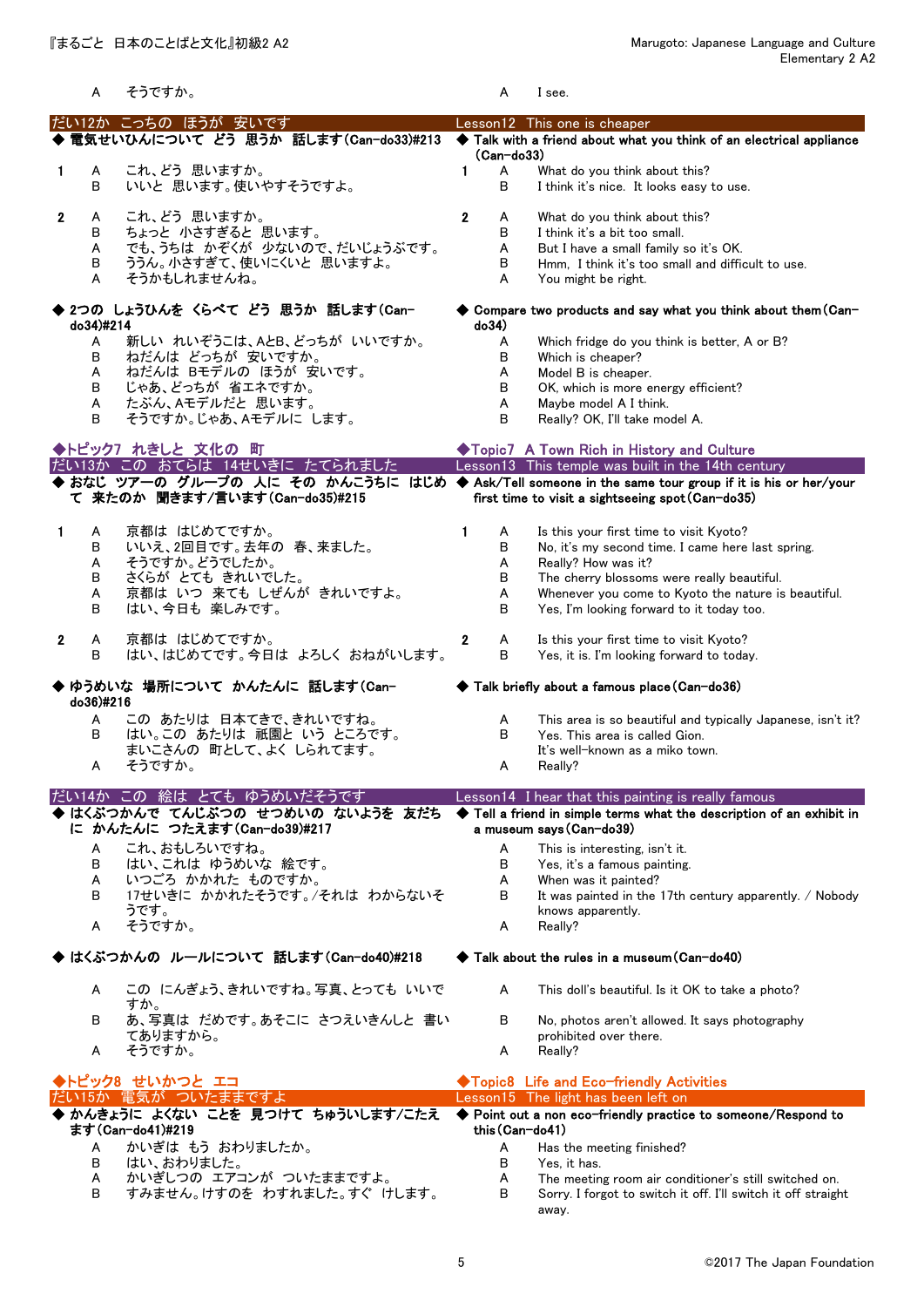|                   | ◆ 自分の エコかつどうについて 話します(Can-do42)#220                                                                                | $\blacklozenge$ Talk about an eco-friendly activity you engage in (Can-do42) |        |                                                                                                                    |
|-------------------|--------------------------------------------------------------------------------------------------------------------|------------------------------------------------------------------------------|--------|--------------------------------------------------------------------------------------------------------------------|
| A<br>В            | どんな エコかつどうを してますか。<br>買い物の とき、自分の バッグを 持っていくように<br>してますよ。                                                          |                                                                              | A<br>B | What eco-friendly activities do you do?<br>I try to take my own bag when I go shopping.                            |
| A                 | そうですか。私も エコバッグ、持っていきます。<br>スーパーの ふくろを できるだけ もらわないように し<br>てます。                                                     |                                                                              | A      | Really? I use an eco-bag too.<br>I try not to get supermarket bags as much as possible.                            |
| B<br>A            | エコバッグは ごみを へらすのに いいですからね。<br>そうですね。                                                                                |                                                                              | В<br>A | Eco-bags are good for reducing the amount of rubbish.<br>That's right.                                             |
|                   | だい16か フリーマーケットで うります                                                                                               |                                                                              |        | Lesson16 I'll sell it at the fleamarket                                                                            |
|                   | ◆ ものを むだに しないために 何を しているか 話します(Can- ◆ Talk about what you do to make the best use of things before                 |                                                                              |        |                                                                                                                    |
| do43)#221<br>A    | ふくが 着られなく なったら、どう しますか。                                                                                            |                                                                              | A      | disposing of them (Can-do43)<br>What do you do when you can't wear clothes anymore?                                |
| В                 | 私は フリーマーケットで うります。                                                                                                 |                                                                              | В      | I sell them at a flea market.                                                                                      |
| A                 | フリーマーケットですか。                                                                                                       |                                                                              | A      | At a flea market?                                                                                                  |
| В                 | ええ。ちかくの こうえんで ときどき やってるんです。<br>/しらない 人と 話せて 楽しいですよ。                                                                |                                                                              | B      | Yes. There's sometimes a flea market in a nearby park.<br>/You can talk to people you don't know so it's good fun. |
| A                 | それは いいですね。                                                                                                         |                                                                              | A      | That's nice.                                                                                                       |
| do44)#222         | ◆ いらない もので 作った ものについて 話します(Can-                                                                                    |                                                                              |        | $\blacklozenge$ Talk about something you made by recycling a thing you no<br>longer needed (Can-do44)              |
| A<br>В            | すてきな スカートですね。<br>ありがとう。古い きものを スカートに したんです。                                                                        |                                                                              | A<br>B | That's a lovely skirt.<br>Thanks. I made it out of an old kimono.                                                  |
| A                 | へえ。前は きものだったんですか。                                                                                                  |                                                                              | A      | Wow. It was a kimono before.                                                                                       |
| в                 | ええ。もったいないので スカートに したんです。                                                                                           |                                                                              | B      | Yes. It would've been a waste, so I made it into a skirt.                                                          |
|                   | ◆トピック9 じんせい                                                                                                        |                                                                              |        | ◆Topic9 People's Lives                                                                                             |
|                   | だい17か この 人、しっていますか                                                                                                 |                                                                              |        | Lesson17 Do you know this person?                                                                                  |
| do45)#223         | ◆ ゆうめいな 人について しっている ことを 話します(Can-                                                                                  |                                                                              |        | Say what you know about a famous person (Can-do45)                                                                 |
| $\mathbf{1}$<br>A | この人、しってますか。                                                                                                        | 1                                                                            | A      | Do you know this person?                                                                                           |
| в                 | いいえ、しりません。だれですか。                                                                                                   |                                                                              | В      | No, I don't. Who is it?                                                                                            |
| A                 | 山下泰裕さんです。                                                                                                          |                                                                              | A      | It's Yasuhiro Yamashita.                                                                                           |
|                   | 日本の じゅうどうの せんしゅです。<br>今は じゅうどうを おしえているそうです。                                                                        |                                                                              |        | He's a Japanese judo athlete.<br>Apparently he's teaching judo now.                                                |
| $\mathbf{2}$<br>A | この 人、しってますか。                                                                                                       | $\mathbf{2}$                                                                 | A      | Do you know this person?                                                                                           |
| В                 | はい、しってます。                                                                                                          |                                                                              | B      | Yes, I do.                                                                                                         |
|                   | 日本の じゅうどうの せんしゅですね。/<br>オリンピックで 金メダルを とった 人ですね。                                                                    |                                                                              |        | He's a Japanese judo athlete, isn't he. /<br>He's that person who won a gold medal at the Olympics,<br>isn't he.   |
|                   | ゆうめいな 人を 好きに なった きっかけについて 話します<br>(Can-do46)#224                                                                   |                                                                              |        | Say how you came to like a famous person (Can-do46)                                                                |
| A                 | だれのファンですか。                                                                                                         |                                                                              | A      | Who are you a fan of?                                                                                              |
| В                 | えいがかんとくの 黒澤明です。<br>大学の とき、はじめて えいがを 見てから、ずっと                                                                       |                                                                              | B      | The film director Akira Kurosawa.<br>I've been a fan since I first saw his films at university.                    |
|                   | ファンです。                                                                                                             |                                                                              |        |                                                                                                                    |
| A                 | そうですか。                                                                                                             |                                                                              | A      | Really?                                                                                                            |
| В                 | ことばを おぼえるまで、なんども えいがを 見ましたよ。                                                                                       |                                                                              | B      | I watched his films over and over until I could remember<br>the words.                                             |
|                   | ◆ 自分の 国の ゆうめいな 人について メモを 見ながら 話しま ◆ Make a simple presentation about a famous person from your<br>す (Can-do47)#225 |                                                                              |        | country, using notes (Can-do47)                                                                                    |
|                   | 私は 津田梅子と いう 人について 話します。                                                                                            |                                                                              |        | I'd like to talk about someone called Umeko Tsuda.                                                                 |
|                   | 津田梅子は きょういくしゃとして ゆうめいです。<br>梅子は 1864年に、東京で うまれました。                                                                 |                                                                              |        | Umeko Tsuda is famous as an educator.<br>Umeko was born in Tokyo in 1864.                                          |
|                   | 6さいの とき、アメリカに 留学しました。                                                                                              |                                                                              |        | She went to the US to study when she was 6.                                                                        |
|                   | きこくして、じょせいの ための 大学を 作りました。                                                                                         |                                                                              |        | When she came back she made a university for girls.                                                                |
|                   | 日本の じょせいの ために はたらいた 人だと 思います。                                                                                      |                                                                              |        | I think she was someone who did a lot of good work for<br>Japanese girls.                                          |
|                   | だい18か どんな 子どもでしたか                                                                                                  |                                                                              |        | Lesson18 What kind of child were you?                                                                              |
|                   | 子ども/学生の ときの おもいでを 話します(Can-do48)#226                                                                               |                                                                              |        | ◆ Talk about a memory of your childfood/student days (Can-do48)                                                    |
| A                 | ケイトさんは、どんな 子どもでしたか。                                                                                                |                                                                              | A      | Kate, what kind of child were you?                                                                                 |
| В                 | よく 外で いぬと あそんでました。                                                                                                 |                                                                              | В      | I often used to play outside with my dog.                                                                          |
|                   | そして、家に かえるのが おそく なって、りょうしんに                                                                                        |                                                                              |        | And I used to come home late and get told off by my                                                                |
|                   | しかられました。                                                                                                           |                                                                              |        | parents.                                                                                                           |